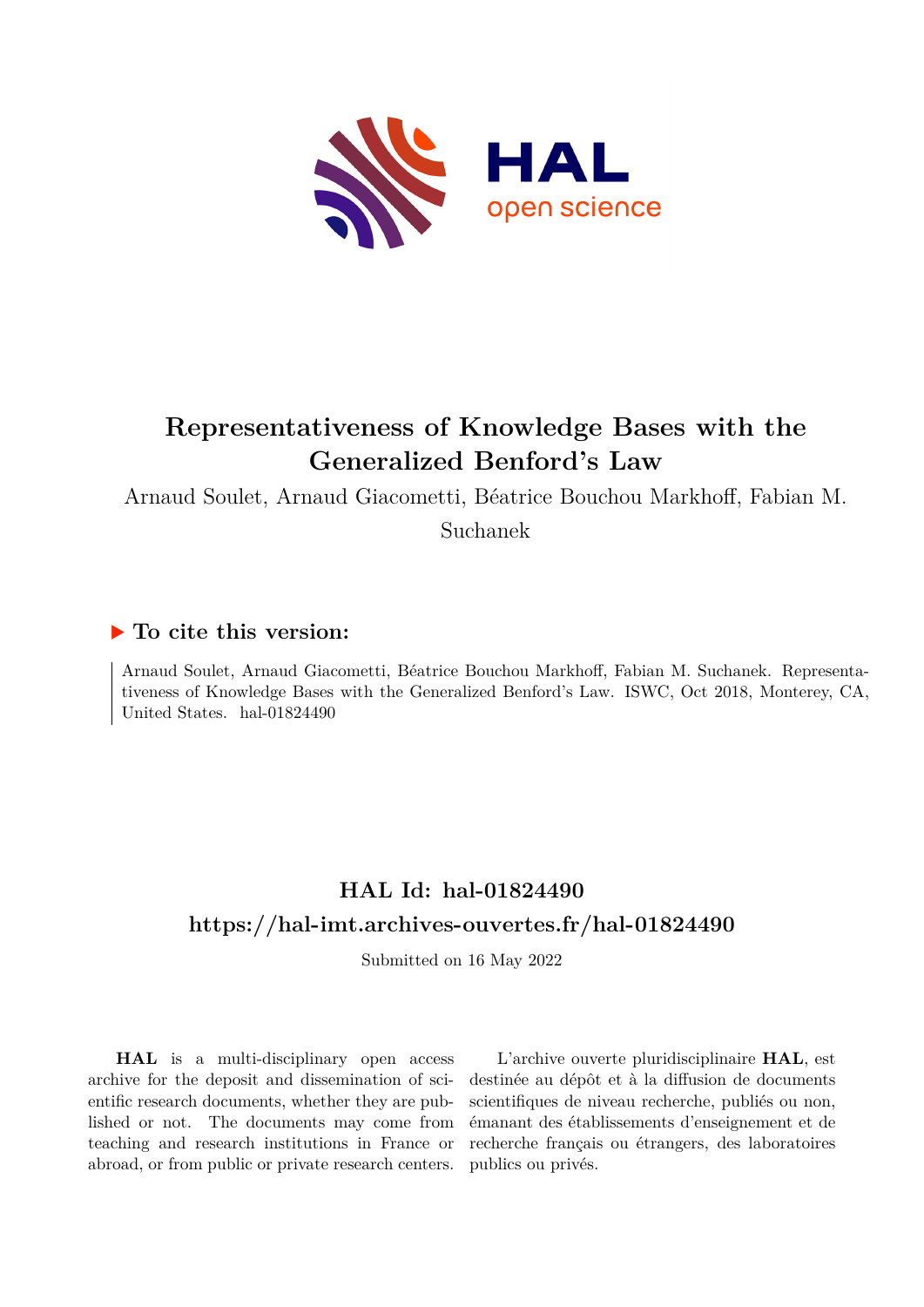# **Representativeness of Knowledge Bases with the Generalized Benford's Law**

Arnaud Soulet<sup>1</sup>, Arnaud Giacometti<sup>1</sup>, Béatrice Markhoff<sup>1</sup>, and Fabian M. Suchanek<sup>2</sup>

> <sup>1</sup> Université de Tours, LIFAT firstname.lastname@univ-tours.fr <sup>2</sup> Telecom ParisTech, LTCI suchanek@telecom-paristech.fr

**Abstract.** Knowledge bases (KBs) such as DBpedia, Wikidata, and YAGO contain a huge number of entities and facts. Several recent works induce rules or calculate statistics on these KBs. Most of these methods are based on the assumption that the data is a representative sample of the studied universe. Unfortunately, KBs are biased because they are built from crowdsourcing and opportunistic agglomeration of available databases. This paper aims at approximating the representativeness of a relation within a knowledge base. For this, we use the generalized Benford's law, which indicates the distribution expected by the facts of a relation. We then compute the minimum number of facts that have to be added in order to make the KB representative of the real world. Experiments show that our unsupervised method applies to a large number of relations. For numerical relations where ground truths exist, the estimated representativeness proves to be a reliable indicator.

# **1 Introduction**

One of the undisputed successes of the Semantic Web is the construction of huge knowledge bases (KBs). Several recent works use these KBs to derive new knowledge by calculating statistics or deducing rules from the data [7,26,27,29]. For instance, according to DBpedia, 99% of the places in Yemen have a population of more than 1,000 inhabitants. Thus, we could conclude that Yemeni cities usually have more than 1,000 inhabitants. But is that true in the real world?

Naturally, the reliability of such conclusions depends on the quality of the knowledge base [34] namely its correctness (accuracy of the facts) and its completeness. It is well known that KBs are highly incomplete. This is usually not a problem in statistics and in machine learning, where it is rare to have a complete description of the universe under study. Most approaches work on a sample of the data. In such cases, it is crucial that this sample is representative of the entire universe (or at least, that the bias of this sample is known). For example, it is not a problem if the KB contains only half of the cities of Yemen, if their distribution across different sizes corresponds roughly to the distribution in the real world. Figure 1 illustrates this: there is an ideal knowledge base  $K^*$  divided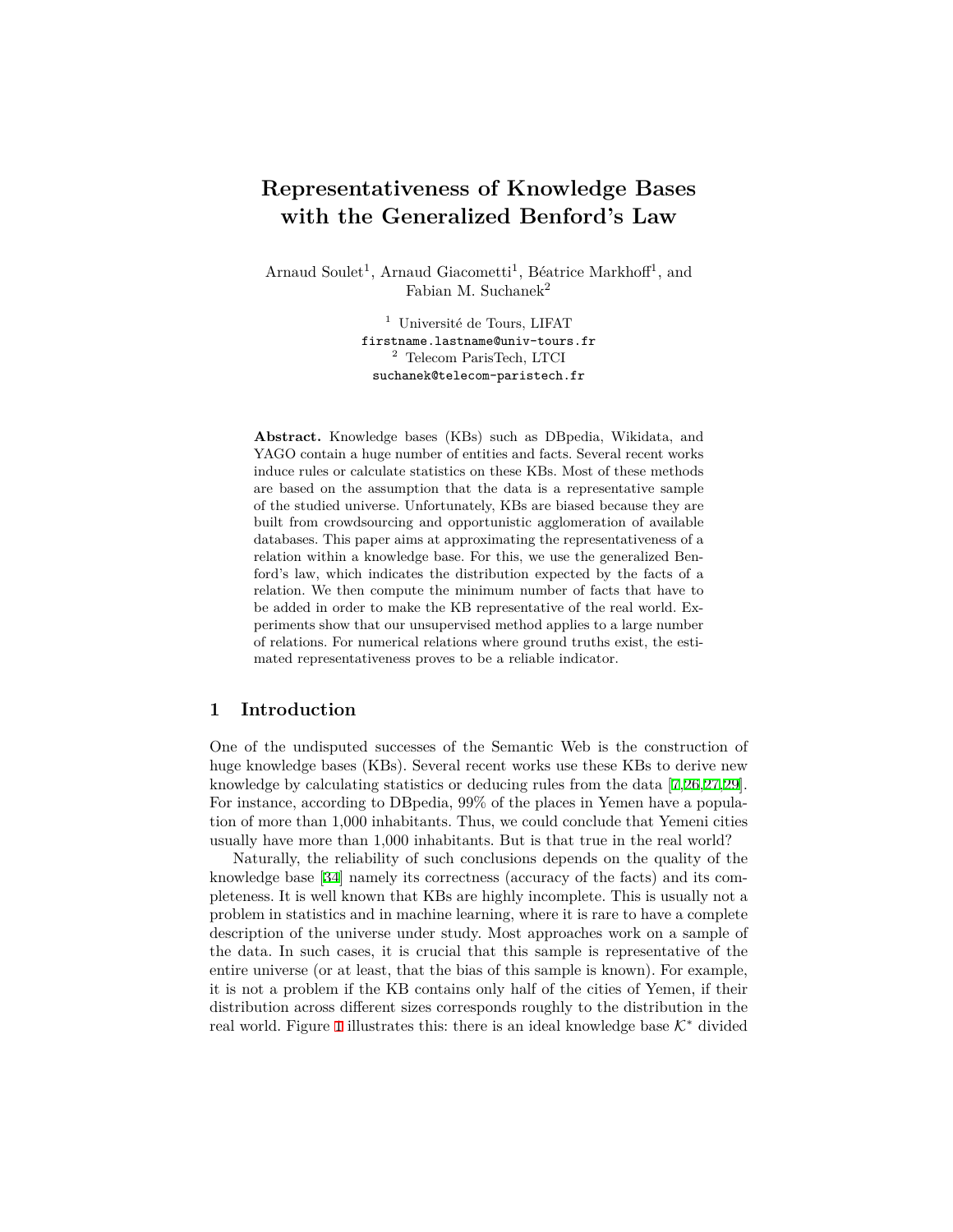into two classes *A* and *B* that correspond respectively to the places with less than 1,000 inhabitants and other places. The KB  $K_1$  is more complete than the KB  $K_2$ . However,  $K_2$  better reflects the distribution between the two classes.



**Fig. 1.** Completeness vs Representativeness

Unfortunately, it is not clear whether the data in KBs is representative of the real world. For example, several large KBs, such as DBpedia [2] or YAGO [28], extract their data from Wikipedia. Wikipedia, in turn, is a crowdsourced dataset. In crowdsourcing, contributers tend to state the information that interests them most. As a result, Wikipedia exhibits some cultural biases [6,33]. Inevitably, these biases are reflected in the KBs. For instance, 3,922 entities in DBpedia concern the American company "Disney", which is almost as much as the 4,493 entities concerning Yemen (a country with more than 26 million inhabitants). Wikidata [32], likewise, is the result of crowdsourcing, and may exhibit similar biases. In particular, it is likely that countries such as Yemen are less evenly covered than places such as France – due to the population of contributors. Even if the information in these KBs is correct [13], it is not necessarily representative. If we knew how representative a certain KB is, then we could know whether it is reasonable or not to exploit it for deriving statistics. Such an indication should, for example, prevent us from drawing hasty conclusions about the distribution of the population in the cities of Yemen. But, how to estimate whether a knowledge base is representative or not?

This paper proposes to study the representativeness of knowledge bases by help of the generalized Benford's law. This parameterized law indicates the frequency distribution expected by the first significant digit in many real-world numerical datasets. We use this law as a gold standard to estimate how much data is missing in the KB. More specifically, our contributions are as follows:

- **–** We present a method to calculate a lower bound for the number of missing facts for a relation to be representative. This method works in a supervised context (where the relation is known to satisfy the generalized Benford's law), and in an unsupervised context (where the parameter of the law has to be deduced from the data).
- **–** We prove that, under certain assumptions, the calculated lower bounds are correct both in the supervised and the unsupervised context.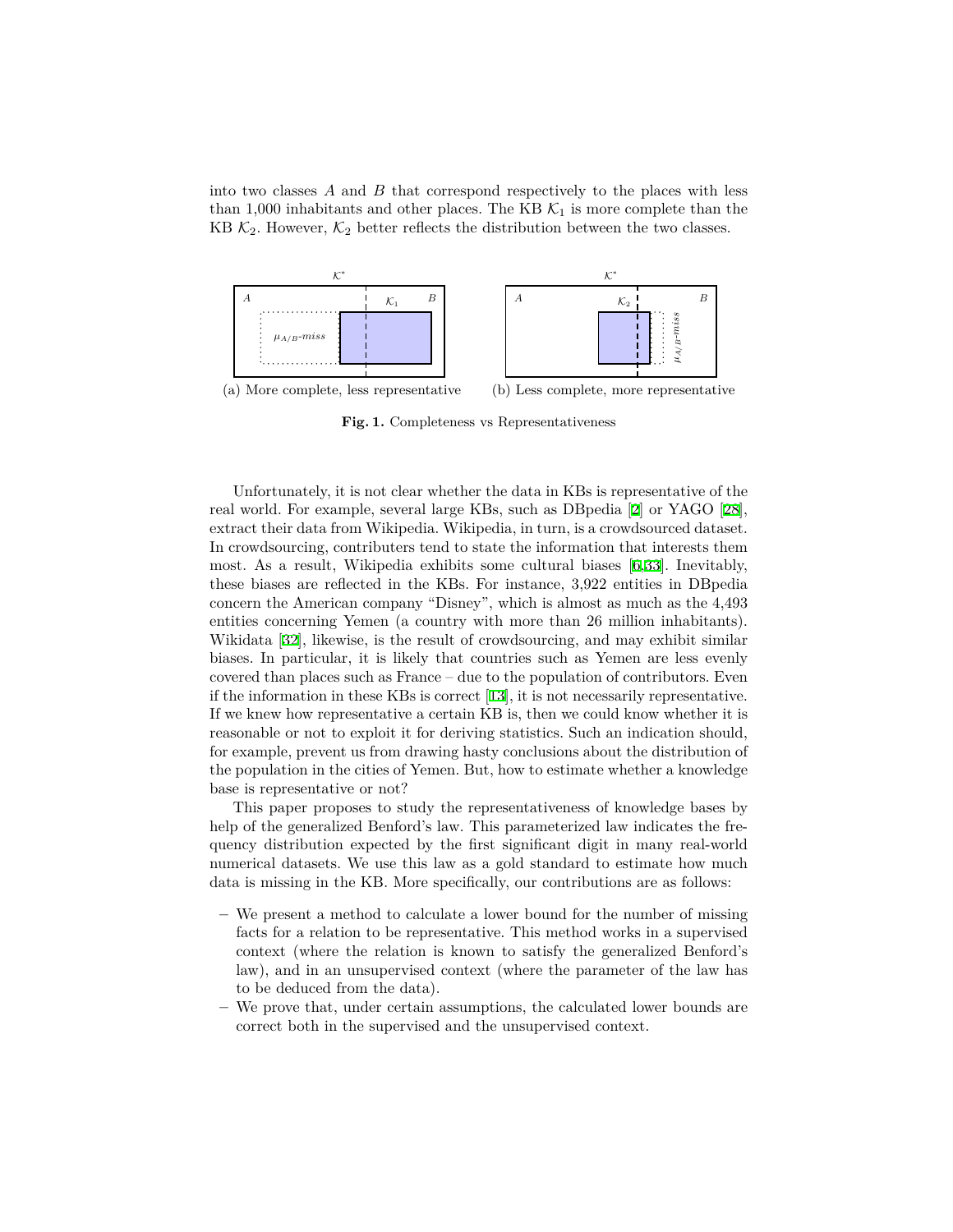**–** We show with experiments on real KBs that our method is effective for supervised contexts as well as for unsupervised contexts. The unsupervised method, in particular, can audit 63% of DBpedia's facts.

This paper is structured as follows. Section 2 reviews some related work. Section 3 introduces the basic notions of representativeness. In Section 4, we propose our method for approximating representativeness based on the generalized Benford's law. Section 5 provides experimental results. We conclude in Section 6.

## **2 Related Work**

To the best of our knowledge, the representativeness of knowledge bases with respect to the real world has not yet been studied. Nevertheless, as mentioned in the introduction, this problem is related to the completeness of KBs.

*Completeness.* Several recent works have studied the completeness of KBs [25,34]. Some works propose to manually add information about the completeness relations [8]. Other approaches mine rules on the data [12] (e.g., people usually live in the city where they work) and propose to add this information where it is missing. For this purpose, the work of [12] makes the Partial Completeness Assumption (PCA): It assumes that, if the KB contains at least one object for a given relation and a given subject, then it contains all of the objects for this context. The PCA has been shown to be reasonably accurate in practice [12]. Newer approaches for rule mining take into account the cardinality of the relations, if it is known [30]. Other work aims to determine more generally whether all objects of a certain relation for a certain subject are present in the KB [11]. For this, the approach uses oracles, such as the PCA and the popularity of the subject in Wikipedia. Again other work [1,14,17,31] mines class descriptions. Such approaches are able to determine that a certain attribute is obligatory for a class – and then allow estimating the number of missing facts per class.

All of these approaches are concerned with completeness in terms of facts with respect to the present entities. Our approach, in contrast, also considers the facts of entities that are missing. Furthermore, none of the above works studies the representativeness of the KB, i.e., whether or not the distribution of entities in the KB corresponds to the distribution in the real world.

*Representative sample.* Completeness is an important notion for estimating the quality of a knowledge base, but it is not necessarily the best indicator when one wants to measure the quality of a distribution. In statistics, several resampling techniques [9] exist to estimate the quality of a sample (median, variance, quantile), in particular by analyzing the evolution of a measure on a subsample or by permuting labels. None of these techniques can be used to check whether a single sample is representative, if the ground truth is unknown  $-$  as it is the case in our scenario.

*Benford's law.* When the data is complete, Benford's law [4] is regularly used to detect inconsistencies within the data [22]. If the distribution of the first significant digit of some numerical dataset does not satisfy Benford's law, then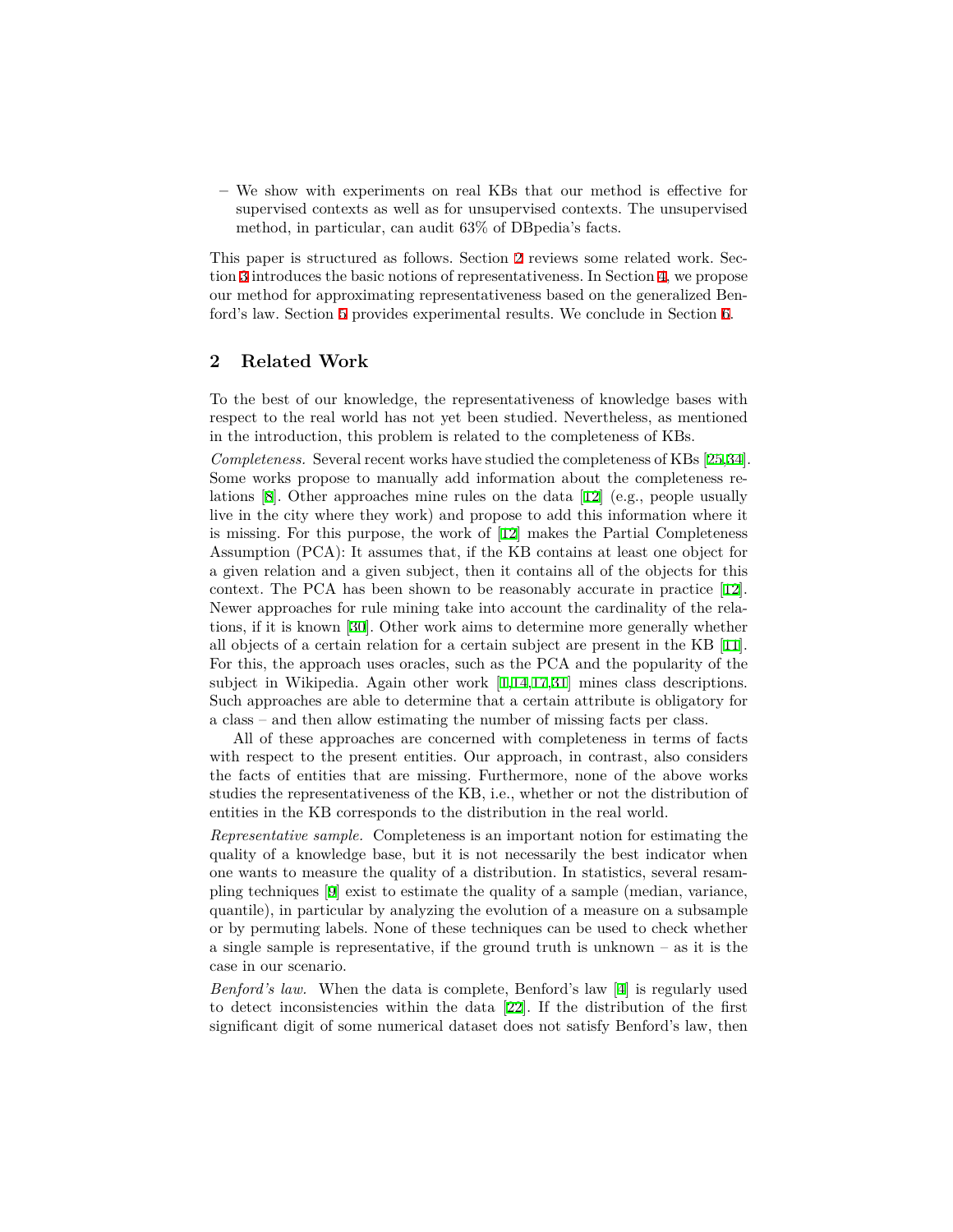the data is assumed to be faulty. For this reason, Benford's law is regularly used to detect frauds in various kind of data: in accounts [23], in elections [19], or in wastewater treatment plant discharge data [3]. However, in all of these cases, Benford's law is used only to estimate the correctness of the data – not its completeness. The work cannot be used, e.g., to decide how many facts are missing in a KB, or whether a KB is representative of the real world.

### **3 Preliminaries**

#### **3.1 Representativeness of knowledge bases**

For our purposes, a knowledge base (KB) over a set of relations *R* and a set of constants *C* (representing entities and literals) is a set of *facts*  $K \subseteq \mathcal{R} \times \mathcal{C} \times \mathcal{C}$ . We write facts as  $r(s, o) \in \mathcal{K}$ , where *r* is the relation, *s* is the subject, and *o* is the object. The set of facts for the relation *r* in  $K$  is denoted by  $K_{|r} = \{r(s, o) \in K\}.$ Given a relation  $r, r^{-1}(o, s) \in \mathcal{K}$  means that  $r(s, o) \in \mathcal{K}$  where  $r^{-1}$  is the inverse relation of *r*.

In line with the other work in the area [11,17,18,21,24], we denote with  $K^*$ a hypothetical ideal KB, which contains all facts of the real world. Then, the completeness (also called recall) of  $K$ , denoted  $comp(K)$ , is the proportion of facts of  $K^*$  present in  $K: comp(K) = |K \cap K^*|/|K^*|$ . For our work, we will make the following assumption:

**Assumption 1 (Correctness)** *Given a knowledge base K, we assume that all facts of*  $K$  *are correct i.e.,*  $K \subseteq K^*$ *.* 

The correctness assumption is a strong assumption. It has been investigated in [28,34]. In our work, we use it mainly for our theoretical model. Our experiments will show that our method delivers good results even with some amount of noise in the data. Let us now introduce the notion of a *uniform-sampling invariant measure*. A measure  $\mu$  maps a knowledge base  $K$  to a frequency vector  $(f_1, \ldots, f_n) \in \mathbb{R}^n_{\geq 0}$  where each component  $f_i$  is the number of observations of the *i*th characteristic in *K*. Given a non-zero frequency vector  $F = (f_1, \ldots, f_n)$ ,  $f_i$ denotes the normalized *i*th component of *F* where  $f_i = f_i / \sum_{i=1}^n f_i$ . We use the mean absolute deviation (MAD) for comparing two non-zero frequency vectors  $F = (f_1, \ldots, f_n)$  and  $F' = (f'_1, \ldots, f'_n)$ :

$$
MAD(F, F') = \frac{1}{n} \sum_{i=1}^{n} \left| \overline{f_i} - \overline{f'_i} \right|
$$

*F* and *F'* are similar for  $\epsilon \ll 1$  iff  $MAD(F, F') \leq \epsilon$ . In such case, we write *F*  $\sim$ <sub>*∈*</sub> *F*', or simply *F*  $\sim$  *F*'. A measure  $\mu$  is uniform-sampling invariant iff for any uniform sample  $K'$  from  $K$  such that  $|K'| \gg 1$ , we have  $\mu(K') \sim \mu(K)$ . For instance, in Figure 1, counting the number of places with less than 1,000 inhabitants (in part *A*) and more than 1,000 inhabitants (in part *B*) is a measure with two characteristics (denoted by  $\mu_{A/B}$ ). The measure  $\mu_{A/B}$  is uniform-sampling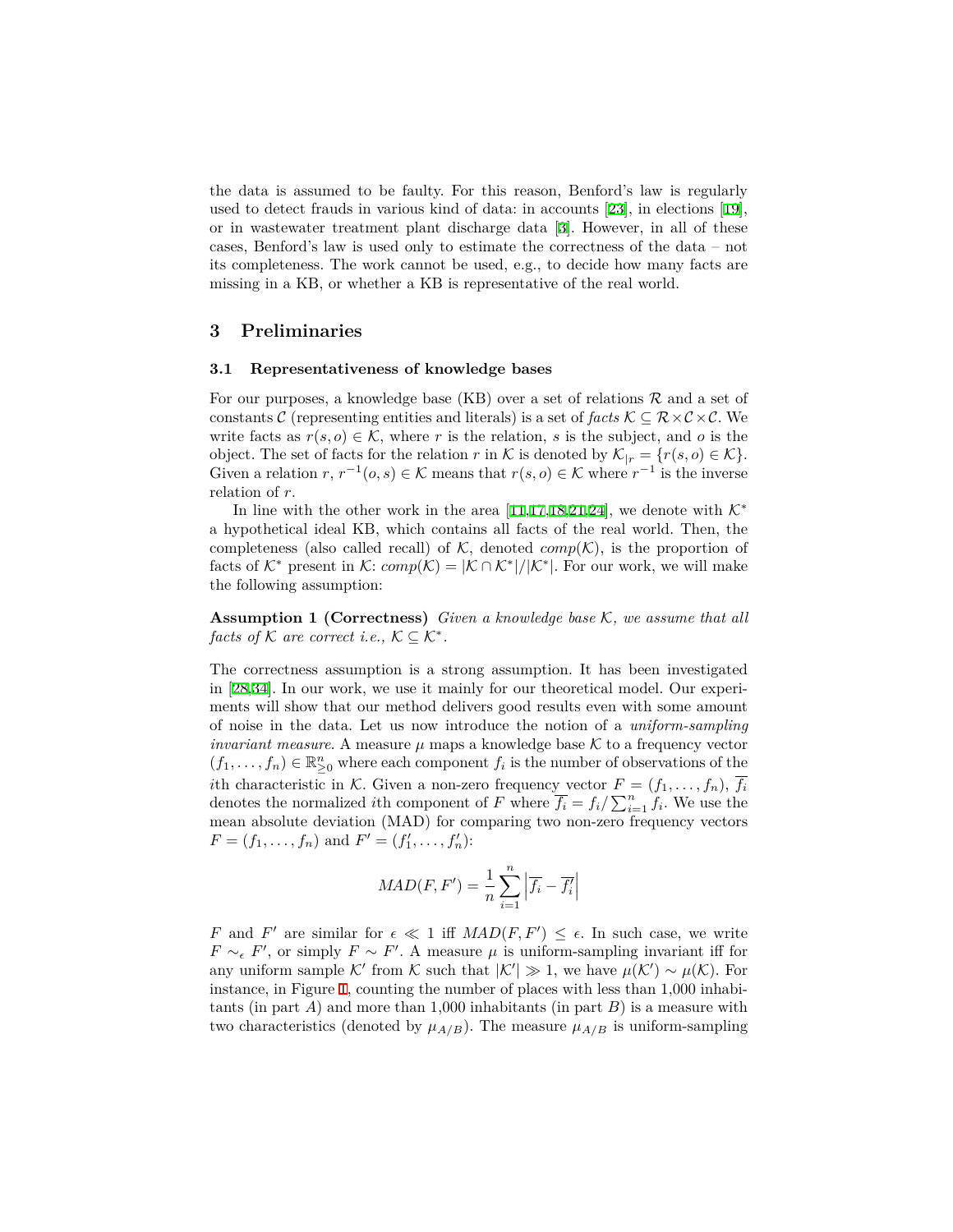invariant because whatever the uniform sample of a knowledge base  $K$ , the proportion of cities with more (or less) than 1,000 inhabitants remains the same. In the following, we consider only uniform-sampling invariant measures.

A knowledge base is *representative* if each measure returns a frequency vector that is proportional to the frequency vector on  $K^*$ :

# **Definition 1 (Representative KB).** *A knowledge base K is representative of*  $K^*$  *iff*  $\mu(K) \sim \mu(K^*)$  for any uniform-sampling invariant measure  $\mu$ *.*

If a knowledge base K is unrepresentative, there is at least one measure  $\mu$  such that  $\mu(\mathcal{K}) \sim \mu(\mathcal{K}^*)$ . In this case, since all the facts of  $\mathcal K$  are correct (Assumption 1), it would be necessary to add new facts to the knowledge base to make it representative for  $\mu$ . Formally, this number of missing facts of  $\mathcal K$  for the measure  $\mu$ , denoted by  $\mu$ - $miss(K)$ , is defined as:

$$
\mu\text{-}miss(\mathcal{K}) = \min\{|F| : F \subseteq \mathcal{K}^* \land \mu(\mathcal{K} \cup F) \sim \mu(\mathcal{K}^*)\}
$$

The number of missing facts in  $K$ , denoted by  $miss(K)$ , is the minimum number of facts that have to be added to make the KB representative (whatever the considered measure  $\mu$ ):  $miss(\mathcal{K}) = \max_{\mu} \mu \text{-}miss(\mathcal{K})$ . The representativeness of *K* estimates whether *K* is a representative sample of *K<sup>∗</sup>* :

**Definition 2 (Representativeness).** *The representativeness of K, denoted*  $rep(K)$ *, is defined as:* 

$$
rep(\mathcal{K}) = \frac{|\mathcal{K}|}{|\mathcal{K}| + miss(\mathcal{K})}
$$

Interestingly, a KB can be representative without being complete. The representativeness of  $K$  is an upper bound of the completeness:  $rep(K) \geq comp(K)$ .

#### **3.2 Problem statement**

The goal of this paper is to approximate the representativeness of a relation *r* in *K* (i.e., the representativeness of  $K_{|r}$ ) without having a reference knowledge base  $K^*_{\ \ |r}$  (which is the most common case in a real-world scenario). This task is ambitious because the calculation of the representativeness of a knowledge base requires to know the distribution of any measure  $\mu$  on an unknown knowledge base  $K^*_{\vert r}$ . It is obviously not possible to know the distribution  $\mu(\mathcal{K}^*_{\vert r})$  for any measure. In order to calculate an approximation, we propose to use the following observation, which holds for all measures *µ*:

$$
\mu\text{-}miss(\mathcal{K}_{|r}) \leq miss(\mathcal{K}_{|r})
$$

This result (which follows from the definition of  $miss(\mathcal{K}_{r})$ ) means that it is possible to get a lower bound *l* of the number of missing facts  $miss(\mathcal{K}|_r)$ , if some distributions  $\mu_i(\mathcal{K}^*|_{r})$  are known. Such a lower bound is useful for calculating an upper bound of the representativeness and the completeness of the knowledge base:  $|\mathcal{K}_{|r}|/(|\mathcal{K}_{|r}|+l).$ 

Given a knowledge base  $K$  and a relation  $r$ , we aim at estimating the representativeness of the relation  $r$  in the knowledge base  $K$  by **finding a lower bound** *l* **such that**  $l \leq miss(\mathcal{K}_{r})$ .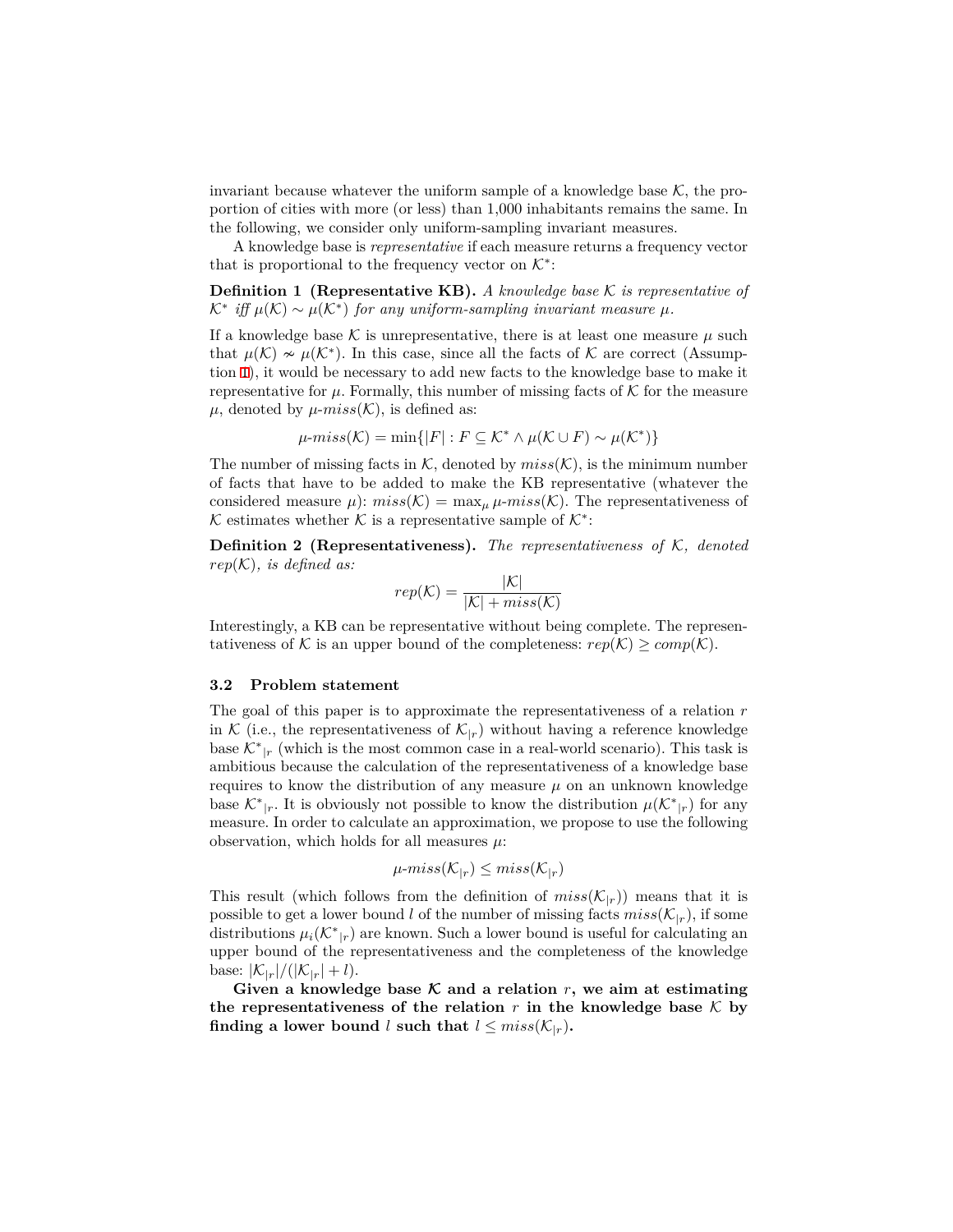# **4 Our Approach**

#### **4.1 The generalized Benford's law for KBs**

The challenge is to find a set of measures whose distribution is known on the ideal knowledge base *K<sup>∗</sup>* . To this end, we propose to rely on Benford's law [4]. This law says that, in many natural datasets, the first significant digit of the numbers is unevenly distributed: Around 30% of numbers will start with a "1", whereas only 5% of numbers will start with a "9". This somehow surprising result follows from the fact that many natural numbers follow a multiplicative growth pattern. For example, a city of 1000 inhabitants may grow by 30% each year, thus passing by the values of 1300, 1690, 2197, 2856, 3712, 4826, 6274, 8157, 10604. These values already show a skewed distribution of the first digit, which will repeat itself in the coming years. There are other reasons for such patterns, and Benford's law has since been observed not just for population sizes, but also for prices, stock markets, death rates, lengths of rivers, and many other real-world phenomena [4] – although not all [20]. Technically, Benford's law is a statistical frequency distribution on the first significant digit of a set of numbers, which may or may not apply to a given dataset. In this paper, we use the generalized Benford's law [16], which is parametrized and can thus apply to more datasets.

**Definition 3 (Generalized Benford's Law [15]).** *A set of numbers is said to satisfy a generalized Benford's law (GBL) with exponent*  $\alpha \neq 0$  *if the first digit*  $d \in [1..9]$  *occurs with probability:* 

$$
B_d^\alpha = \frac{(1+d)^\alpha - d^\alpha}{10^\alpha - 1}
$$



**Fig. 2.** First significant digit distribution for population

The parameter  $\alpha$  adds a great flexibility since the choice of this value makes it possible to find Benford's law  $(\alpha \rightarrow 0)$  and the uniform law  $(\alpha = 1)$ . Data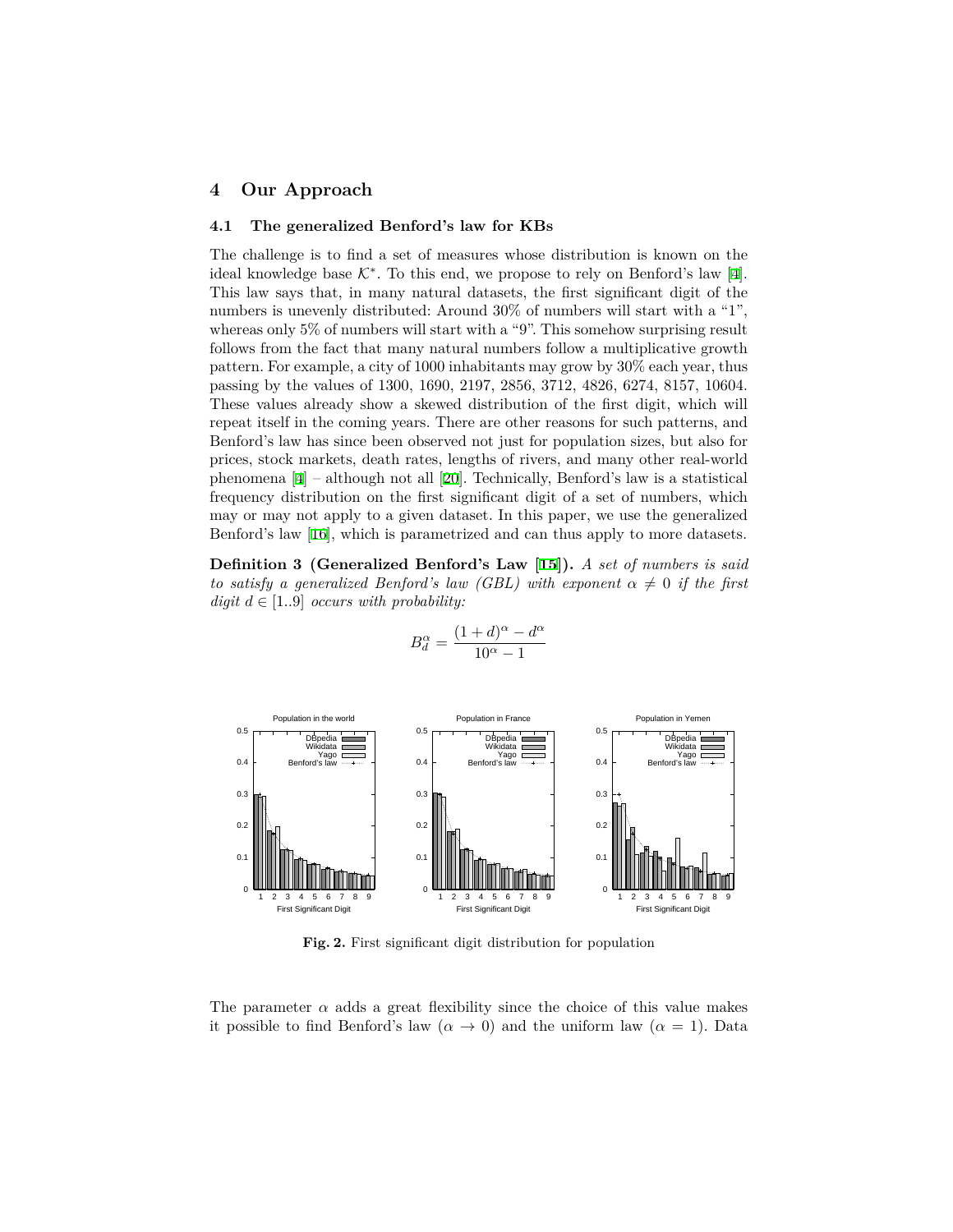that follows a power law  $ax^{-k}$  also follows the GBL approximately with  $\alpha =$ *−*<sup>1</sup>/ $k$  [15]. This is, e.g., the case for the out-degree of Web pages [5], with  $k = 2.6$ .

The GBL can be applied to KBs. Let us look at the relation pop, which links a geographical place to its number of inhabitants (populationTotal in DBpedia, P1082 in Wikidata, and hasNumberOfPeople in YAGO). Figure 2 shows the distribution of first digits of this relation, drilled down to places in the world, in France, and in Yemen. We see that the distribution in the KB roughly follows the GBL. Interestingly, the GBL applies better to the French population than to the Yemeni population. We will now take advantage of this information to measure representativeness.

Technically, Figure 2 presents the frequency vector  $(f_1, \ldots, f_9)$  of the first digits of the relation pop. Of course, it is not possible to directly calculate the ideal frequency vector  $(f_1^*, \ldots, f_9^*)$  of  $K^*$ . However, in many cases, we know at least the distribution of the ideal frequency vector (thanks to the GBL). If we do not know the distribution, then our idea is to *learn* the exponent *α* of the GBL from the observed vector. Once the ideal distribution has been determined, we can use the difference between the observed distribution and the estimated distribution to bound the number of missing facts (Figure 3).



**Fig. 3.** Overview of the method

More precisely, we propose to proceed as follows:

- 1. **Transforming a relation into a measure:** Benford's law can only work on numerical datasets. Some relations (such as pop) are already numerical. Other relations will have to be transformed into numerical datasets (Section 4.2).
- 2. **Parameterizing the GBL:** To use the GBL, we have to know the parameter *α*. We distinguish two contexts. In a *supervised* context, the parameter *α* is known upfront in the real world (as it is the case for the population). Otherwise, in an *unsupervised* context, we learn the parameter  $\alpha$  that best fits the facts in  $\mathcal{K}_{|r}$  assuming it is close to the ideal parameter  $\alpha^*$  on  $\mathcal{K}^*_{|r}$ (Section 4.3).
- 3. **Estimating the number of missing facts:** As the knowledge base is correct, only the addition of new facts would make the frequency vector  $(f_1, \ldots, f_9)$  coincide with the distribution of  $(B_1^{\alpha}, \ldots, B_9^{\alpha})$  which is (approxi-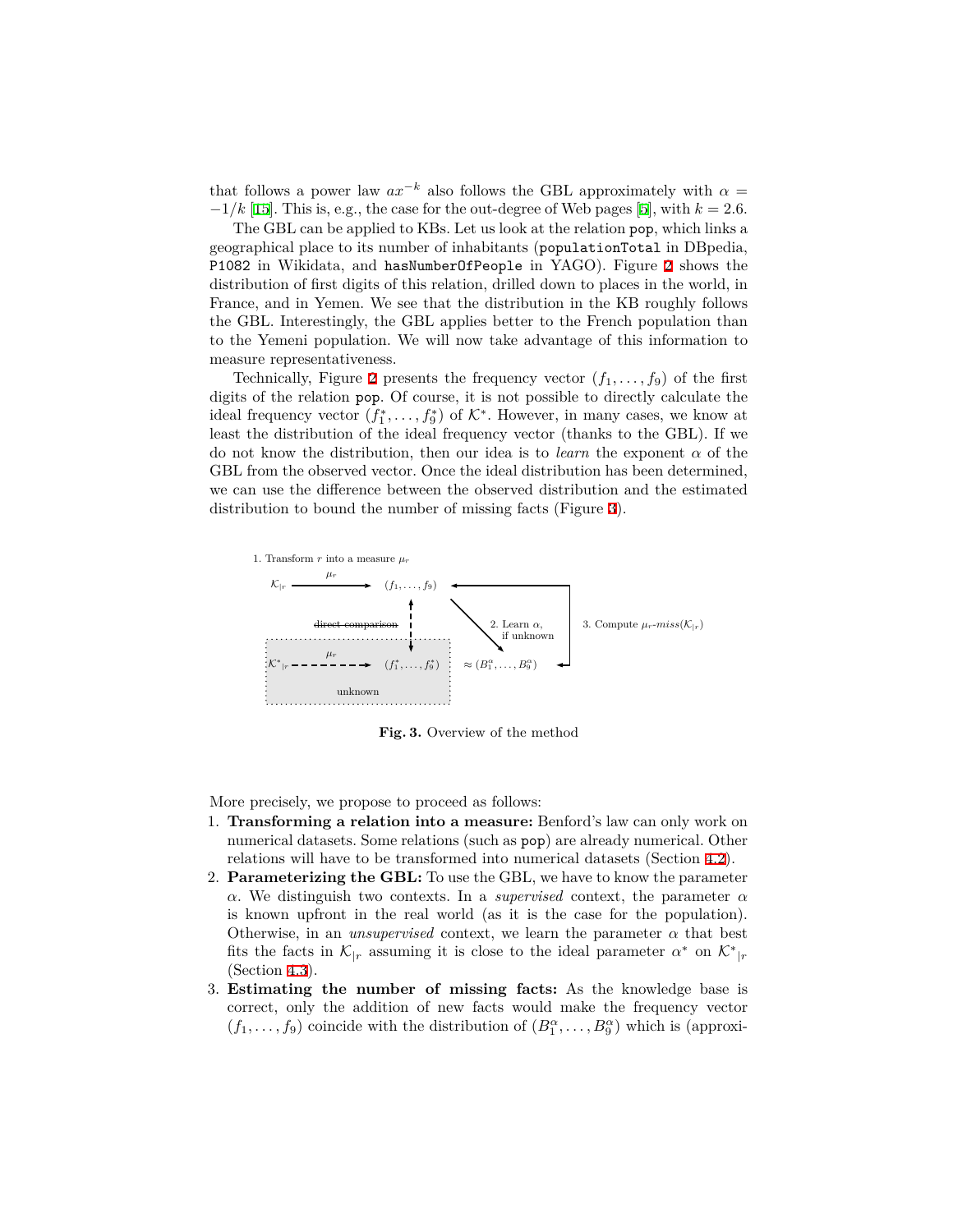mately) proportional to  $(f_1^*, \ldots, f_9^*)$ . The objective of this last step is to calculate the minimum number of facts to add so that  $(f_1, \ldots, f_9) \sim (B_1^{\alpha}, \ldots, B_9^{\alpha})$ (Section 4.4).

In the following, when we consider a relation  $r$ ,  $K$  implicitly refers to  $K_{|r}$ .

#### **4.2 Transforming relations into measures**

We show in this section how to transform a relation  $r$  into a measure  $\mu_r$ . The key idea is to transform each relation  $r$  into a set of numbers  $N_r$  that is a kind of digital signature. Then, we derive a measure  $\mu_r$  that counts the frequency of each number in  $N_r$  having  $d$  as first significant digit:

 $\mu_r(\mathcal{K}) = (\#n : \text{the first significant digit of } n \in N_r(\mathcal{K}) \text{ is equal to } d)_{d \in [1..9]}$ 

In our example with the relation pop, the measure  $\mu_{\text{pop}}$  counts the number of places that have a population with *d* as first significant digit. Let us now generalize this principle to two common types of relations:

**– Numerical transformation:** Given a numerical relation *r*, the numerical transformation keeps all the numbers different from 0:

$$
N^{num}_r(\mathcal{K})=\{number:r(s,number)\in \mathcal{K} \wedge number\neq 0\}
$$

Figure 2 illustrates this transformation for relation pop by showing the frequency vector resulting from  $\mu_{\text{pop}}$ .

**– Counting transformation:** Given a relation *r*, the counting transformation returns for each object *o* how many facts it has:

 $N_r^{count}(\mathcal{K}) = \{ \#s : r(s, o) \in \mathcal{K} \text{ such that } o \text{ is an object of a fact in } \mathcal{K}_{|r}\}$ 

For example, for the relation starring, we can count the number of movies for each actor. The left hand-side of Figure 4 illustrates the resulting frequency vector. We choose to count the number of subjects rather than the number of objects, because relations tend to have more subjects per object than vice versa [12]. However, we can also count the number of objects per subject by applying the above method to  $r^{-1}$ . Figure 4 shows two other histograms, one for the relation team (number of players per team) and for birthPlace (number of births per place).

This list of transformations is not exhaustive. For instance, it would be possible to count the number of days since today for a date (e.g. for the birth date relation) or to consider the length of strings. Besides, it is possible to transform the same relation in several ways. In this way, it is possible to obtain more frequency vectors.

#### **4.3 Parameterizing the generalized Benford's law**

The previous section has given us a measure  $\mu_r$  that we can apply on the knowledge base  $K$  to calculate a distribution. Now, we want to compare this distribution with the distribution on the ideal KB *K<sup>∗</sup>* . This requires knowledge of the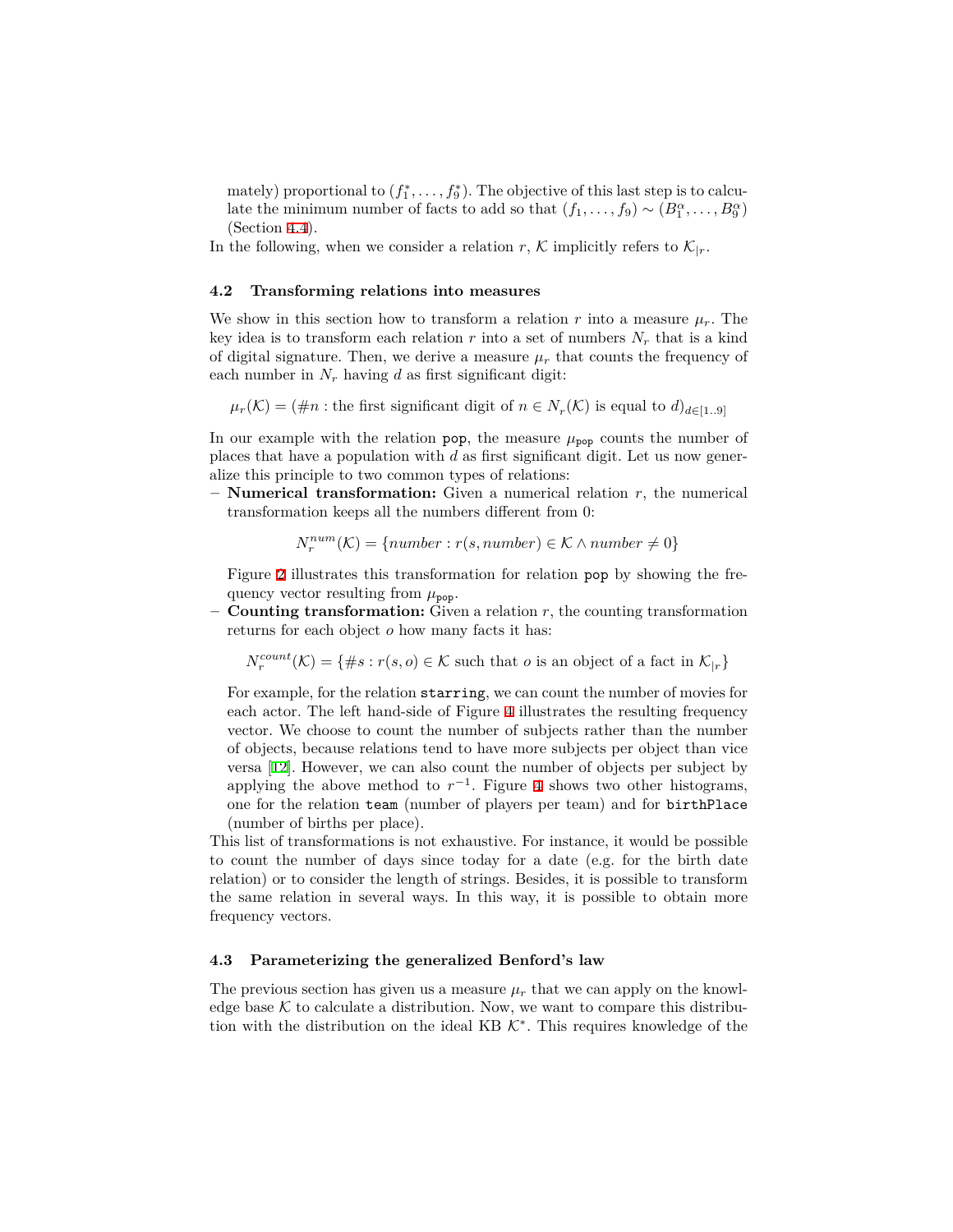

**Fig. 4.** Examples of measures resulting from counting transformation

parameter  $\alpha$ , which depends on the unknown distribution  $\mu_r(\mathcal{K}^*)$ . We distinguish two settings.

*Supervised setting.* In some cases, it is known that  $\mu_r(\mathcal{K}^*)$  follows the GBL in the real world with a certain parameter  $\alpha$ . For instance, the population of places, the length of rivers, etc. conform to the GBL in the real world with an exponent tending to 0 (see Table 2 below). In that case, the GBL is already parametrized.

*Unsupervised setting.* If it is not known whether  $\mu_r(\mathcal{K}^*)$  follows the GBL, or if its parameter  $\alpha$  is not known, we propose to estimate it from the KB. For this purpose, we make the following assumption:

**Assumption 2 (Transferability)** *Given a knowledge base K, we assume that if K conforms to the GBL with exponent α, then the ideal knowledge base K<sup>∗</sup> also conforms to the GBL with exponent α.*

This assumption may seem strong. However, it is verified in several cases where we have a ground truth available (see experiments in Section 5). The assumption allows us to learn the parameter  $\alpha$  that best fits the facts in  $K$ . Let us denote by  $(f_1, \ldots, f_9)$  the characteristic vector resulting from  $\mu_r(\mathcal{K})$  i.e.,  $f_d$  is exactly the number of occurrences in  $N_r(\mathcal{K})$  with *d* as first significant digit. Let us denote  $N = \sum_{d=1}^{9} f_d$ . To choose the right parameter  $\alpha$ , we use the WLS measure (probability weighted least square or Chi square statistics) as goodness-of-fit measure [15]:

$$
WLS_{(f_1,...,f_9)}(\alpha) = \sum_{d=1}^{9} \frac{\left(B_d^{\alpha} - \frac{f_d}{N}\right)^2}{B_d^{\alpha}}
$$

Now, choosing the right parameter  $\alpha$  means minimizing the WLS measure for the frequency vector  $(f_1, \ldots, f_9)$ . For this, we use the gradient descent algorithm. For instance, Figure 4 shows the gap between the GBL and Benford's law for the three relations. For starring,  $\alpha$  is -1.156 (in DB pedia), -0.759 (in Wikidata)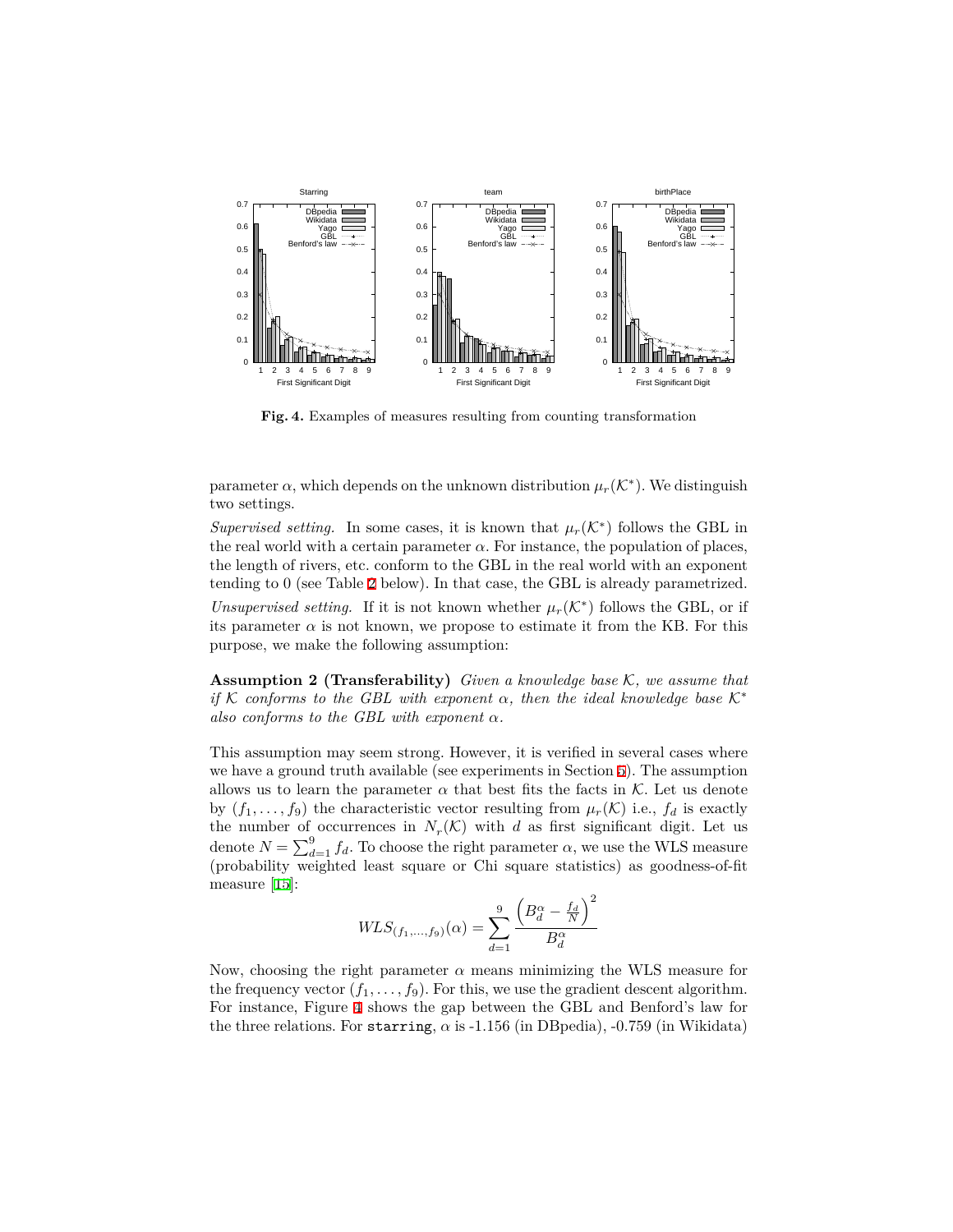and  $-0.750$  (in YAGO). Once the parameter  $\alpha$  has been obtained, we have to assess whether the frequency vector  $\mu_r(\mathcal{K})$  conforms to the generalized Benford's law. For this, we use the mean absolute deviation (MAD) defined in Section 3.1. To know whether the GBL can be used according to the MAD estimator, we distinguish four cases [16,22]: close conformity (C) when  $MAD \leq 0.006$ , acceptable conformity (AC) when  $0.006 < MAD \leq 0.012$ , marginal conformity (MC) when  $0.012 < MAD \leq 0.015$ , and nonconformity (NC) otherwise. In our running examples, the measure  $\mu_{\text{pop}}$  gives rise to a nonconformity only for Yemeni places in YAGO, because  $\alpha = 0.351$  and  $MAD(\mu_{\text{pop}}(\mathcal{K}), B^{0.351})$  equals  $0.035$  ( $> 0.015$ ). If a measure  $\mu_r$  leads to a nonconformity, then it is not possible to apply the GBL at all. In all other cases, we can estimate the number of missing facts for the relation *r* as explained in the next section.

#### **4.4 Estimating the number of missing facts**

The purpose of this section is to estimate the number of missing facts for a relation *r*, knowing that we have an approximation of the expected distribution  $(B_1^{\alpha}, \ldots, B_9^{\alpha})$  that is proportional to  $(f_1^*, \ldots, f_9^*)$ . We assume that all the facts of the knowledge base  $K$  are correct (Assumption 1). Therefore, only the addition of facts can bring the observed distribution of facts  $(f_1, \ldots, f_9)$  closer to the expected distribution  $(B_1^{\alpha}, \ldots, B_9^{\alpha}).$ 

*Numerical transformation.* When a relation is numerical, the only way to have a number with a given first significant digit is to add a new fact. Intuitively, it is then enough to add facts for each of the digits where the measured frequency is lower than the expected frequency. The following theorem formalizes this idea:

**Theorem 1.** *Given a knowledge base*  $K$  *and a measure*  $\mu_r^{num}$  *such that*  $\mu_r^{num}(\mathcal{K}^*)$  *satisfies a generalized Bendford's law with exponent*  $\alpha$ *, the number of missing facts for the relation r is:*

$$
\mu_r^{num}\text{-}miss(\mathcal{K}) = \max_{d \in [1..9]} \frac{f_d}{B_d^{\alpha}} - N
$$

 $where (f_1, ..., f_9) = \mu_r(\mathcal{K}) \text{ and } N = \sum_{d=1}^9 f_d.$ 

This follows from the fact that the expected distribution  $f_d/(N+\mu_r^{num}\text{-}miss(\mathcal{K}))$ must be less than  $B_d^{\alpha}$  for each digit *d*. Table 1 indicates the number of missing facts estimated for the relation pop with the unsupervised method, and deduces an approximation of the representativeness. Interestingly, the approxi- $\mu_r^{num}\text{-}miss$  for Yemeni places of YAGO is very close to what we obtain in a supervised context (where we know that  $\alpha \to 0$ ) – even though the measure is non-conform for that case. In the supervised context, we calculate that 181 facts are missing, while our estimation tells us that 127 facts are missing. Whatever the KB, our estimation of representativeness confirms our intuition mentioned in the introduction: the population of Yemeni places is less well informed than that of French ones.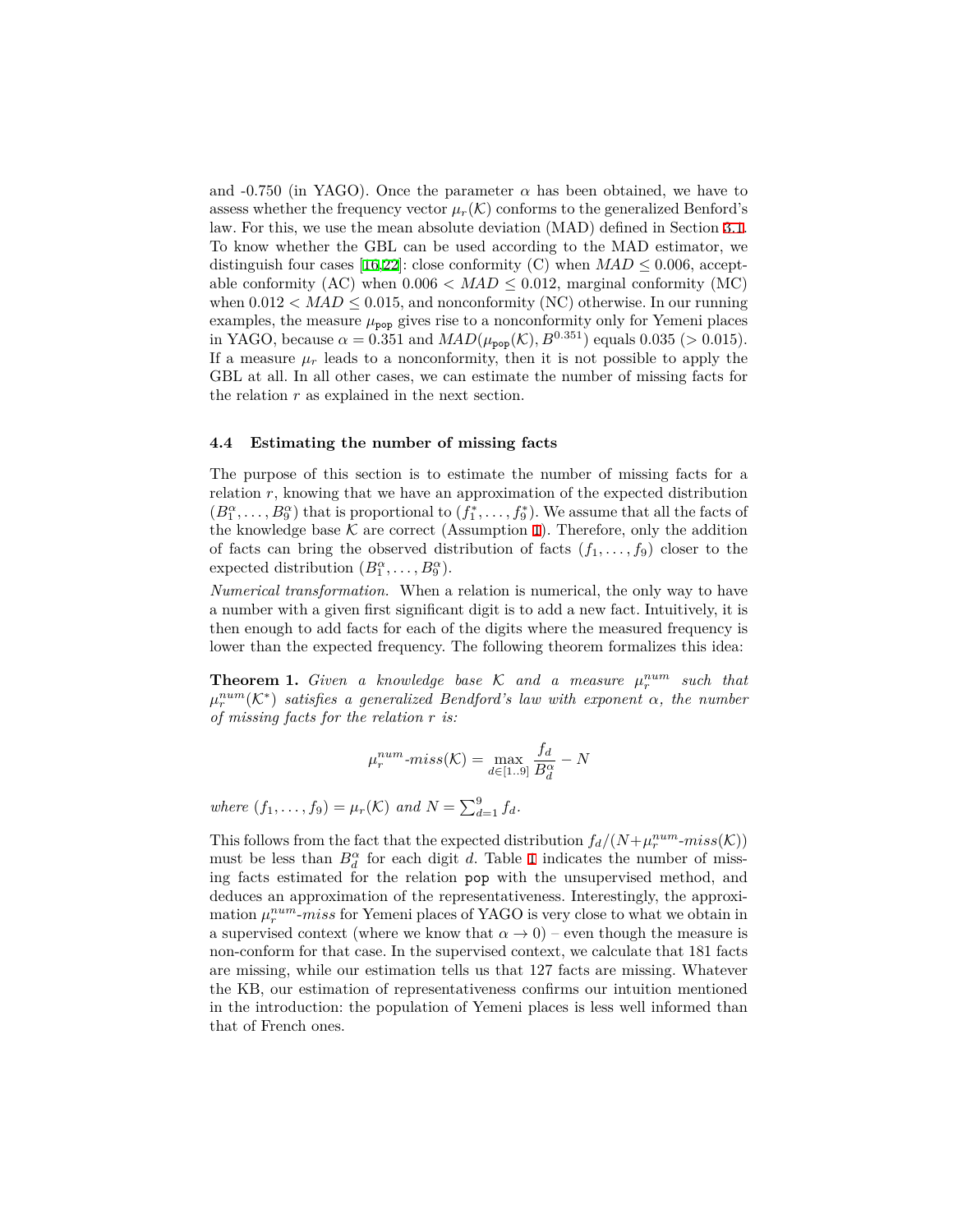|                                                 |        | Missing facts               |                                        | Representativeness |                       |                                                     |  |
|-------------------------------------------------|--------|-----------------------------|----------------------------------------|--------------------|-----------------------|-----------------------------------------------------|--|
| Measure                                         |        | DBpedia Wikidata            |                                        |                    | YAGO DBpedia Wikidata | YAGO                                                |  |
| $\overline{\mu^{num}_{\text{pop}}}$<br>in World | 15,789 | 13,720                      | 44.223                                 | 0.954              | 0.961                 | 0.895                                               |  |
| $\mu_\mathsf{pop}^{num}$<br>in France           | 1,153  | 1,546                       | 18,829                                 | 0.970              | 0.963                 | 0.918                                               |  |
| $\mu_\mathsf{pop}^{num}$<br>in Yemen            | 78     | 4,281 127                   | (NC)                                   | 0.829              | 0.888                 | $0.577$ (NC)                                        |  |
| $\overline{\mu_{\text{starring}}^{count}}$      | 51,179 | 10,370                      | 2,703                                  | 0.892              | 0.989                 | 0.979                                               |  |
| $\mu_{\text{team}}^{\textit{count}}$            | 41,484 | 3,373                       | 463                                    | 0.980              | 0.997                 | 0.999                                               |  |
| $\mu_{\tt birthPlace}^{count}$<br>m 11 - n      | 38,664 | 25,691<br>$\alpha$ $\alpha$ | 470<br>$\cdot$ $\cdot$ $\cdot$ $\cdot$ | 0.971<br>T/T       | 0.986                 | 0.998<br>$\mathbf{r}$ , $\mathbf{r}$ , $\mathbf{r}$ |  |

**Table 1.** Representativeness of relations in three KBs (unsupervised context)

*Counting transformation.* For this transformation, the estimation of the number of missing facts is more complicated, because the addition of a fact for an object can change its first significant digit. For instance, if a number starting with 5 is missing, an object with 5 facts has to be added. One can imagine to add 5 new facts for a new object, to add four new facts for an object that has already 1 fact, to add 3 facts for an object that has already 2 facts, etc. We choose the solution that minimizes the total number of added facts:

**Theorem 2.** *Given a knowledge base*  $K$  *and a measure*  $\mu_r^{count}$  *such that µ count r* (*K<sup>∗</sup>* ) *satisfies a generalized Bendford's law with exponent α, the number of missing facts for the relation r is:*

$$
\mu_r^{count}\text{-}miss(K) = \sum_{d=1}^{9} ((B_d^{\alpha} \times m) - f_d) \times d
$$

 $where m = \max_{d \in [1..9]} \frac{\sum_{i \geq d} f_i}{\sum_{i \geq d} B_i^c}$  $\mu_i \geq d^{j_i}$  and  $(f_1, \ldots, f_9) = \mu_r(\mathcal{K})$ .

This follows from the fact that  $\sum_{i\geq d} f_i/m \leq \sum_{i\geq d} B_i^{\alpha}$  for each digit *d*. For the unsupervised context, Table 1 indicates the number of missing facts estimated for the relations starring/ team/ birthPlace with our method and deduces an approximation of the representativeness.

Note that for the same relation  $r$ , under the two transformations leading to  $\mu_r^{num}$  and  $\mu_r^{count}$ , the number of missing facts is bounded by the maximum  ${\rm result: max}\{\mu_r^{num}\text{-}miss(\mathcal{K}); \mu_r^{count}\text{-}miss(\mathcal{K})\}\leq miss(\mathcal{K})$ . Under the same transformation, the missing facts for two distinct relations  $r_1$  and  $r_2$  can be added together:  $(\mu_{r_1} - miss(K) + \mu_{r_2} - miss(K)) \leq miss(K)$ . We will use these properties in Section 5.3 for DBpedia analysis.

#### **4.5 Limitations of our approach**

Using Theorems 1 and 2, our approach approximates the representativeness of some relation *r* in the knowledge base *K* by finding a lower bound  $\mu_r$ - $miss(K)$ such that  $\mu_r$ - $miss(\mathcal{K}) \leq miss(\mathcal{K}_{r})$  as requested in Section 3.2. This approach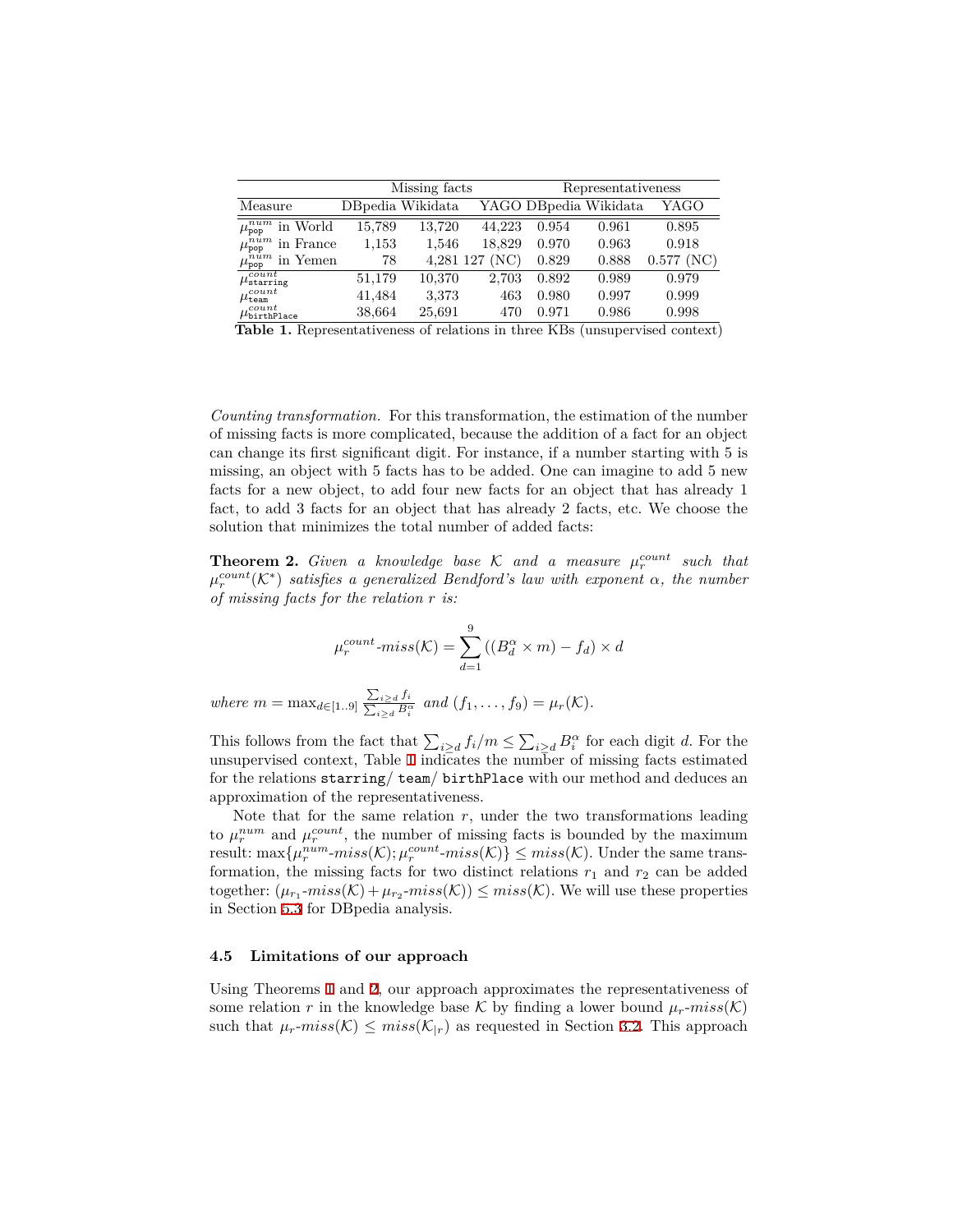works only if Assumption 1 (Correctness) holds. For the unsupervised setting, we also need Assumption 2 (Transferability).

Furthermore, for the GBL to be applicable, the set of numbers  $N_r$  has to meet the following two conditions. First, the numbers of  $N_r$  have to be distributed across several orders of magnitude:  $\log_{10} \max(N_r) - \log_{10} \min(N_r) \geq 1$ . For instance, the height of people does not meet this criterion because it is between 100 and 199 centimeters for most people. In that case, a numerical transformation would lead to a lot of "1" and "2" as first significant digits. For the same reason, it is also not possible to apply the counting transformation to an inverse functional relation *r* because in that case, each object has only one subject (i.e.,  $N_r^{count} =$  $\{1, 1, 1, \ldots\}$  and then, its prevalence is 0. Second, the cardinality of  $N_r$  has to be sufficiently high:  $|N_r| \gg 1$ . If we do not have enough numbers in  $N_r$ , the derived distributions  $\mu_r(\mathcal{K})$  will not be reliable enough to learn the parameter *α*. The next section will show where our method can be applied.

## **5 Experiments**

These experiments answer the following three questions: Is the unsupervised method reliable? Is the representativeness estimated by our method correct? Is the GBL sufficiently effective to be useful for auditing a knowledge base?

All experimental data (the queries, the distributions, the experimental results, and details of the learning method), as well as the source code, are available here: <http://www.info.univ-tours.fr/~soulet/prototype/iswc18>.

#### **5.1 Verification of the transferability assumption**

Assumption 2 (Transferability) is a central assumption in the unsupervised approach for learning the GBL parameter. Our first experiment aims to verify if this assumption is true. For this, we compare the parameter  $\alpha$  that we obtained by the unsupervised approach to the parameter  $\alpha$  of the real world. We found seven relations under the numerical transformation that are known to verify Benford's law in the real world, and that exist in DBpedia and Wikidata. We also found one relation under the counting transformation that exists in our KBs and that is known to follow the GBL in the real world: the out-degree of Wikipedia pages, where  $\alpha = -1/2.6 = -0.385$  [5].

Table 2 shows the results obtained for representativeness by Theorem 1 in both supervised and unsupervised contexts. The last column indicates the GBL compliance between the supervised and unsupervised case according to the MAD test (Section 4.3). We see that the learned parameter conforms to the ground truth in all cases: it is very close to zero and does not deviate to values that would have a distorting impact (e.g.,  $\alpha > 2$ , or  $\alpha > 5$ ). For the out-degree of Wikipedia pages, the learned parameter also corresponds well to the real parameter. In addition, the estimator of MAD always indicates a very good conformity  $(\leq 0.012)$ . This entails that the representativeness that we compute in the unsupervised approach is very similar to the supervised value. In all cases except one,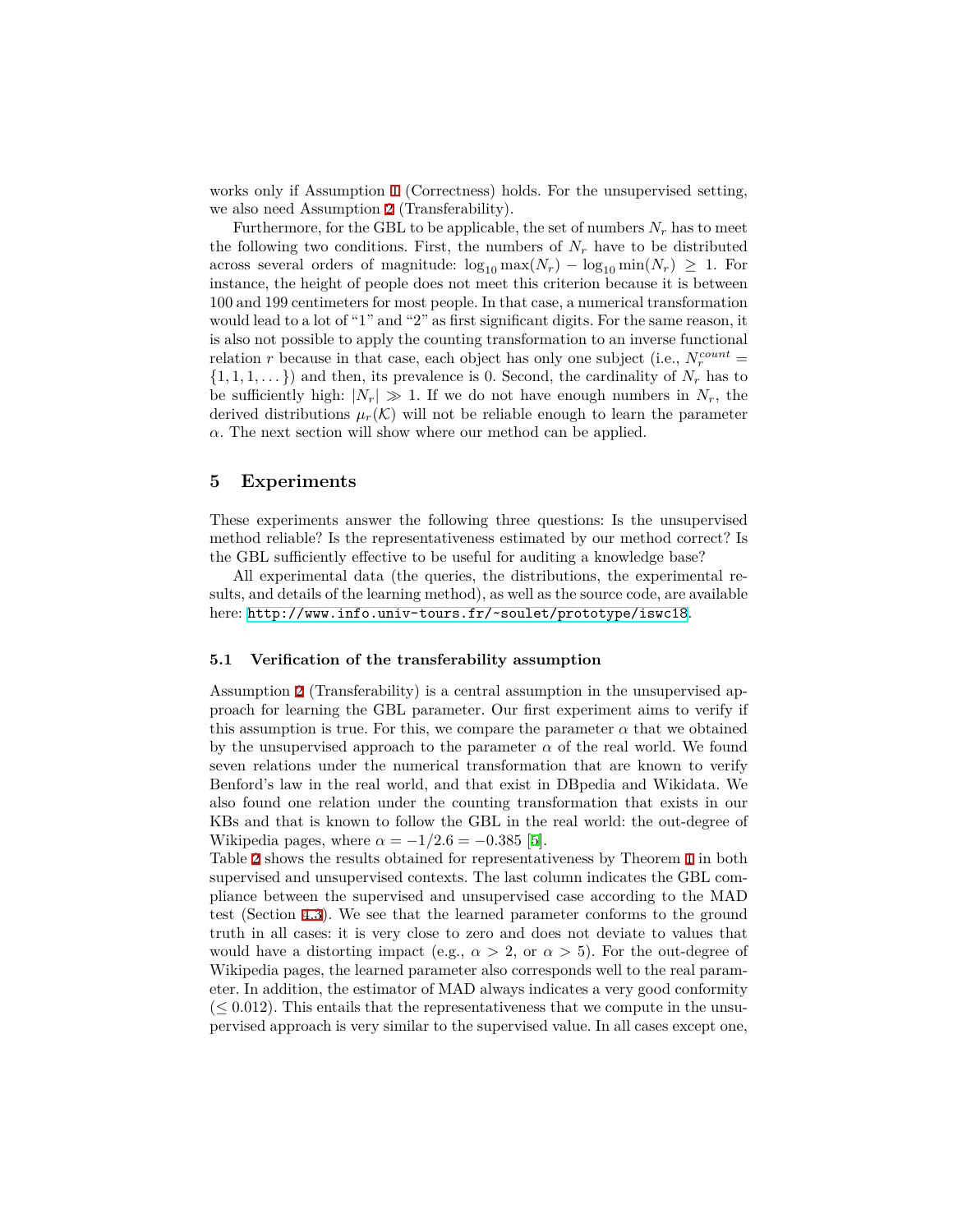|                              |          | Sup.       |       | Unsup.   |       |                                        |
|------------------------------|----------|------------|-------|----------|-------|----------------------------------------|
| Relation                     | KB       | $\alpha^*$ | Rep.  | $\alpha$ |       | Rep. $ MAD(B^{\alpha}, B^{\alpha^*}) $ |
| Population of places         | DBpedia  | 0.001      | 0.949 | $-0.020$ | 0.954 | C                                      |
| Elevation of places          | DBpedia  | 0.001      | 0.750 | $-0.083$ | 0.765 | C                                      |
| Area of places               | DBpedia  | 0.001      | 0.535 | 0.143    | 0.624 | AС                                     |
| Length of water streams      | DBpedia  | 0.001      | 0.887 | 0.001    | 0.887 | C                                      |
| Discharge of water streams   | DBpedia  | 0.001      | 0.938 | $-0.105$ | 0.930 | AС                                     |
| Number of deaths             | Wikidata | 0.001      | 0.909 | $-0.106$ | 0.908 | AС                                     |
| Number of injured            | Wikidata | 0.001      | 0.883 | $-0.119$ | 0.875 | AС                                     |
| Out-degree of Wikipedia page | DBpedia  | $-0.385$   | 0.999 | $-0.486$ | 0.999 | AС                                     |

**Table 2.** Conformity of the unsupervised method with the supervised one

there is less than 1% difference. Even for the least correct prediction (areaTotal) the difference is at most  $10\%$ <sup>3</sup>.

Finally, we also applied the unsupervised method to numerical relations whose numbers should *not* verify the GBL. In such a situation, the method should have a MAD test that indicates a nonconformity (i.e. *>* 0*.*015). This is indeed the case for the following relations: Wikipedia page ID (with MAD 0.029), runtime of films (0.077) or albums (0.090), and weight of persons (0.070).

#### **5.2 Validity of representativeness**

In Section 3, we postulated that representativeness is an upper bound for completeness. To test this postulation, we simulate an unrepresentative KB as a sample of a known KB. For this purpose, we use the number of inhabitants of French cities from DBpedia as gold standard, because we know that these numbers verify the GBL. We then apply three approaches to degrade this KB:

- **– Most-populated:** We removes cities, starting from the least populated to the most populated. This biased sample simulates a KB of Yemeni cities, where only the most populated cities are present.
- **– Least-populated:** We remove the most populated cities first. This approach is the opposite of the previous one.
- **– Random:** We randomly removes cities. The retained sample of facts is therefore uniformly drawn and it is representative of the original KB.

Our first step is to verify whether our samples conform to Benford's law (Section 4.3). This is indeed the case for 100% of samples for the most-populated approach and the random approach, and for 99% of the samples for the leastpopulated approach. This validates Assumption 2, and makes our approach applicable. Figure 5 plots the representativeness for the three approaches according to the number of preserved cities in a supervised and unsupervised context. We also plot the real completeness of the sample (w.r.t the original KB).

<sup>&</sup>lt;sup>3</sup> Different from  $\alpha$ , the representativeness varies only between 0 and 1.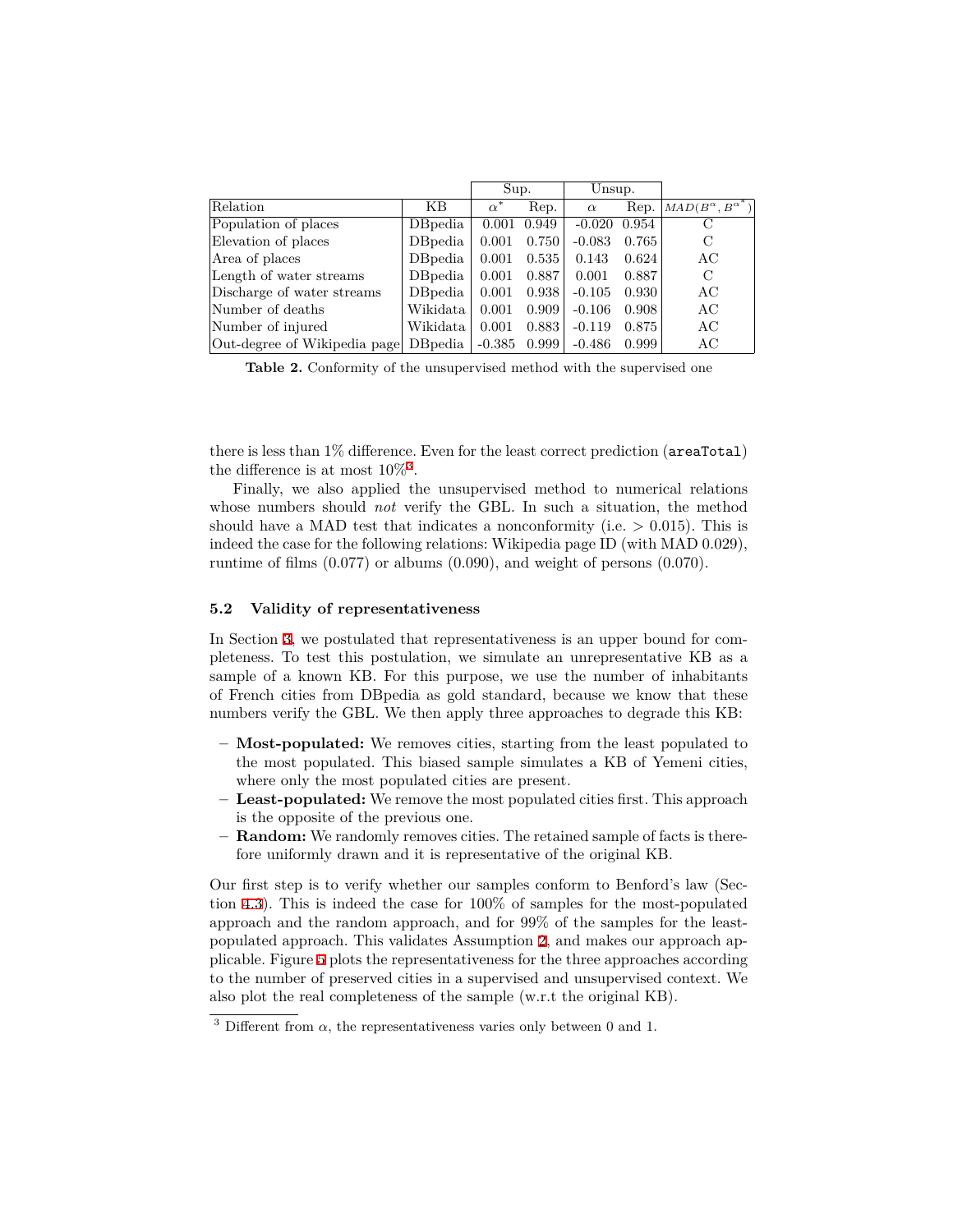

**Fig. 5.** Impact of incompleteness on French cities using dbo:populationTotal

We observe that whatever the approach and the context, representativeness is indeed an upper bound for completeness, as postulated. There is only a single major violation at the point of around 34,000 cities for the most-populated approach, which is due to a wrong approximation of the parameter  $\alpha$  in that particular sample. Surprisingly, the representativeness is a very good approximation of completeness for the most-populated and the least-populated approaches. In the case of the supervised context, considering a sample  $C = \mathcal{K}_{\text{pop}}$  with more than 22,000 cities, the estimated number of cities (i.e.,  $P = |\mathcal{C} + \mu_{\text{pop}}^{num} \text{-}miss(\mathcal{C})|$ ) approximates the true number of cities in  $\mathcal{K}^*$  (i.e.,  $T = |\mathcal{K}^*|_{\text{pop}}|$ ) with less than 5% error:  $|P - T|/P \le 0.05$ .

Finally, we observe that as long as the number of cities remains large enough (i.e., greater than 2,500), the representativeness of the random approach is high (around 0.95). This is expected for any large random sample from a complete relation, because a random sample has to be representative in our sense.

#### **5.3 Effectiveness of the GBL for a KB**

We considered in DBpedia (France) all the relations with at least 100 facts. We applied the numerical transformation and the counting transformation. We removed all relations whose numbers are not distributed across several orders of magnitude i.e.,  $\log_{10} \max(N_r) - \log_{10} \min(N_r) < 1$ . Table 3 gives a general overview of the resulting 2,920 relations: the number of considered relations, the number of compliant relations (i.e., with  $MAD \leq 0.015$ ), the number of facts, the proportion of facts in DBpedia, the estimated number of missing facts and finally, the estimated representativeness. Clearly, the counting transformation concerns more relations and facts than the numerical transformation. All in all, our analysis covers about 63% of the facts in DBpedia and we estimate its representativeness at 0.719. To make DBpedia's current relations representative, at least 46 million facts would have to be added.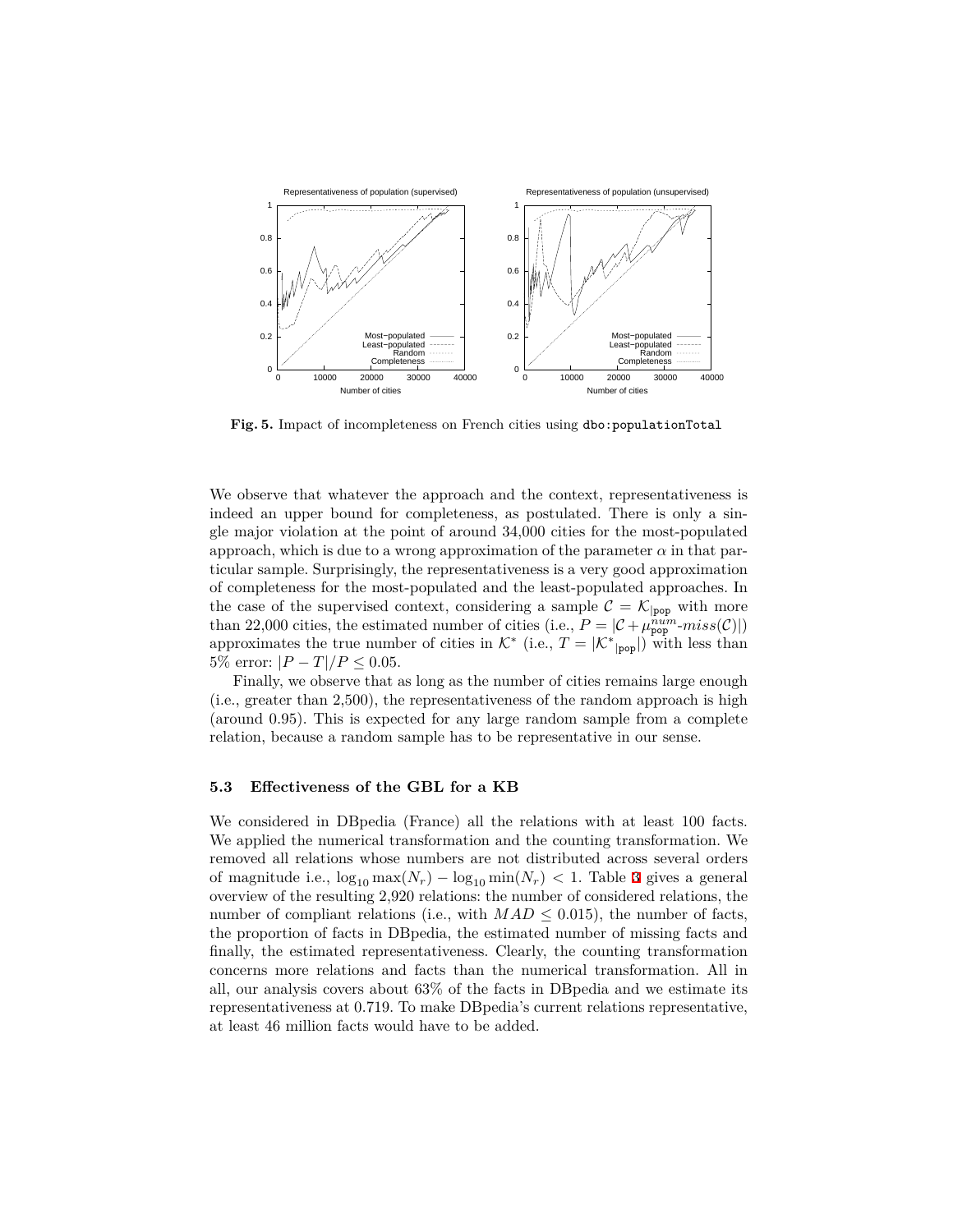| Trans.    |       | $\#$ of rel. $\#$ of comp. rel. | $\#$ of facts $\%$ of DB pedia Missing facts Rep. |            |                  |  |
|-----------|-------|---------------------------------|---------------------------------------------------|------------|------------------|--|
| Counting  | 2.920 |                                 | 1,461 117,349,802                                 | 0.633      | 45,869,202 0.719 |  |
| Numerical | 108   | 43.                             | 329.853                                           | 0.002      | 109,603 0.751    |  |
| Total     | 2.920 |                                 | 1,487 117,461,855                                 | 0.634      | 45,972,923 0.719 |  |
|           |       |                                 |                                                   | $c \sim 1$ |                  |  |

**Table 3.** Overview of the representativeness of DBpedia (France)

# **6 Conclusion**

In this paper, we have introduced the first method to analyze how representative a knowledge base is for the real world. We believe that representativeness is a dimension of data quality in its own right (along with correctness and completeness), because it is essential for applying statistical or machine learning methods. Our approach quantifies a minimum number of facts that must complement the knowledge base in order to make it representative. Experiments on DBpedia validate our proposal in a supervised and unsupervised context on several relations. Using our method, we estimate that at least 46 million facts are missing for DBpedia to be a representative knowledge base. In future work, we would like to take into account representativeness to correct the result of queries on knowledge bases much like this has been done recently for completeness [10].

# **References**

- 1. Alam, M., Buzmakov, A., Codocedo, V., Napoli, A.: Mining Definitions from RDF Annotations Using Formal Concept Analysis. In: IJCAI (2015)
- 2. Auer, S., Bizer, C., Kobilarov, G., Lehmann, J., Cyganiak, R., Ives, Z.: DBpedia: A nucleus for a web of open data. In: The semantic web, pp. 722–735. Springer (2007)
- 3. Beiglou, P.H.B., Gibbs, C., Rivers, L., Adhikari, U., Mitchell, J.: Applicability of benfords law to compliance assessment of self-reported wastewater treatment plant discharge data. Journal of Environmental Assessment Policy and Management p. 1750017 (2017)
- 4. Benford, F.: The law of anomalous numbers. Proceedings of the American philosophical society pp. 551–572 (1938)
- 5. Broder, A., Kumar, R., Maghoul, F., Raghavan, P., Rajagopalan, S., Stata, R., Tomkins, A., Wiener, J.: Graph structure in the web. Computer networks 33(1-6), 309–320 (2000)
- 6. Callahan, E.S., Herring, S.C.: Cultural bias in wikipedia content on famous persons. Journal of the Association for Information Science and Technology 62(10), 1899– 1915 (2011)
- 7. de la Croix, D., Licandro, O.: The longevity of famous people from hammurabi to einstein. Journal of Economic Growth 20(3) (Sep 2015)
- 8. Darari, F., Razniewski, S., Prasojo, R.E., Nutt, W.: Enabling fine-grained RDF data completeness assessment. In: ICWE. pp. 170–187. Springer (2016)
- 9. Efron, B.: The jackknife, the bootstrap, and other resampling plans, vol. 38. Siam (1982)